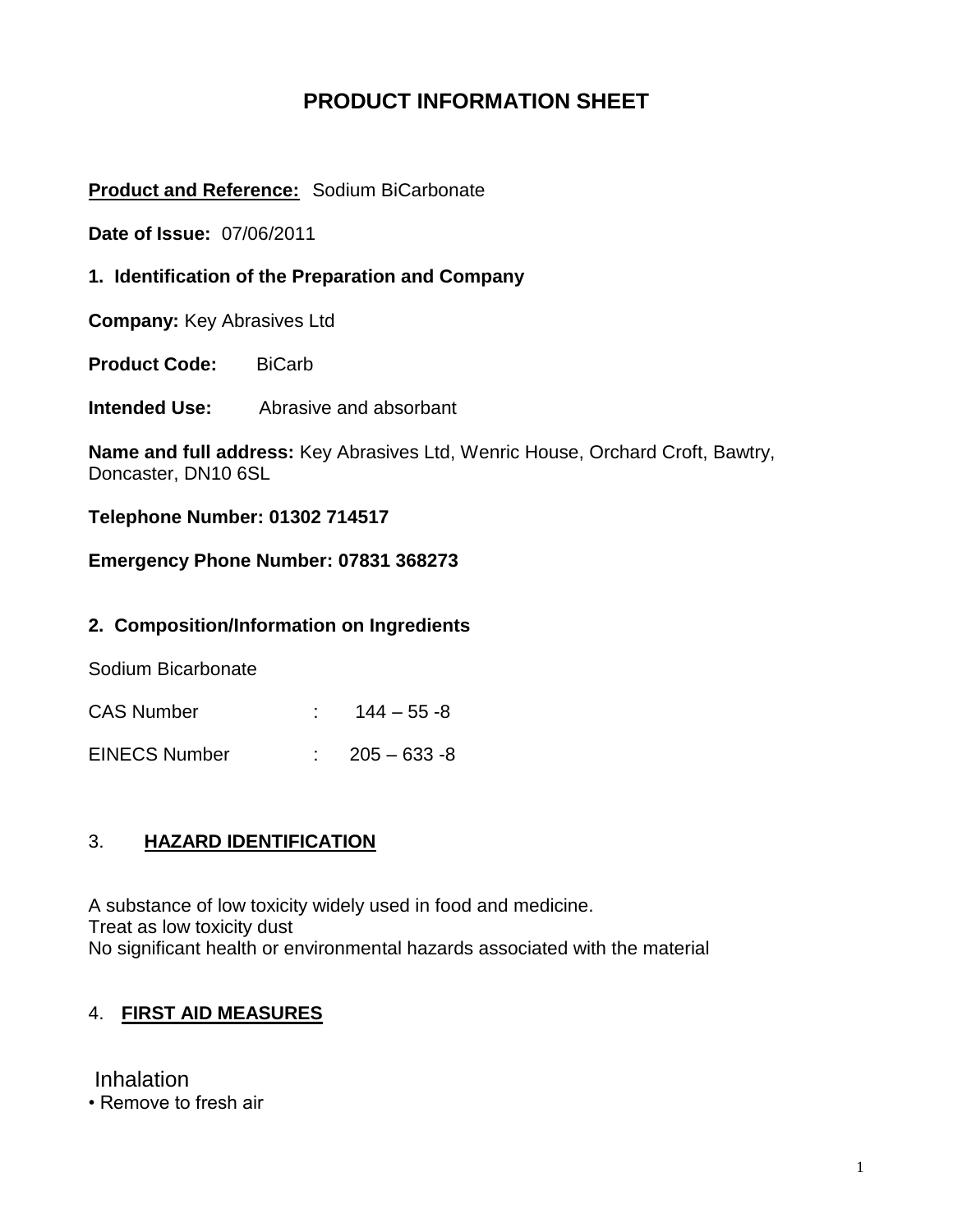# Skin Contact

- Wash skin with plenty of water
- If irritation occurs and persists seek medical advice

# Eye Contact

- Irrigate eye thoroughly with eye wash solution or clean water for at least 10 minutes.
- Eyelids should be held away from the eyeball to ensure thorough rinsing.
- Obtain medical attention if necessary.

# Ingestion

- DO NOT induce vomiting
- Wash out mouth with water and give plenty of water to drink (at least 300 ml.)
- Obtain medical advice if necessary.

# 5. **FIRE FIGHTING MEASURES**

Flash Point

• Non-combustible

Extinguishing Media

• All extinguishing products are allowed

Special Hazards

• Non-combustible

# Hazardous Decomposition Products (under fire conditions)

• Not applicable

# 6. **ACCIDENTAL RELEASE MEASURES**

Personal Precautions

• See personal protection measures given in Section 8

Environmental Precautions

• Prevent discharges into the environment (rivers, water courses, sewers etc.)

• See Section 13 for disposal details

# Methods for clean up

• Clear up spillages by suitable means, avoiding dust formation

• Collect as much as possible in a suitable clean container, preferably for re-use, otherwise for disposal.

• Wash the spillage area with large quantities of water.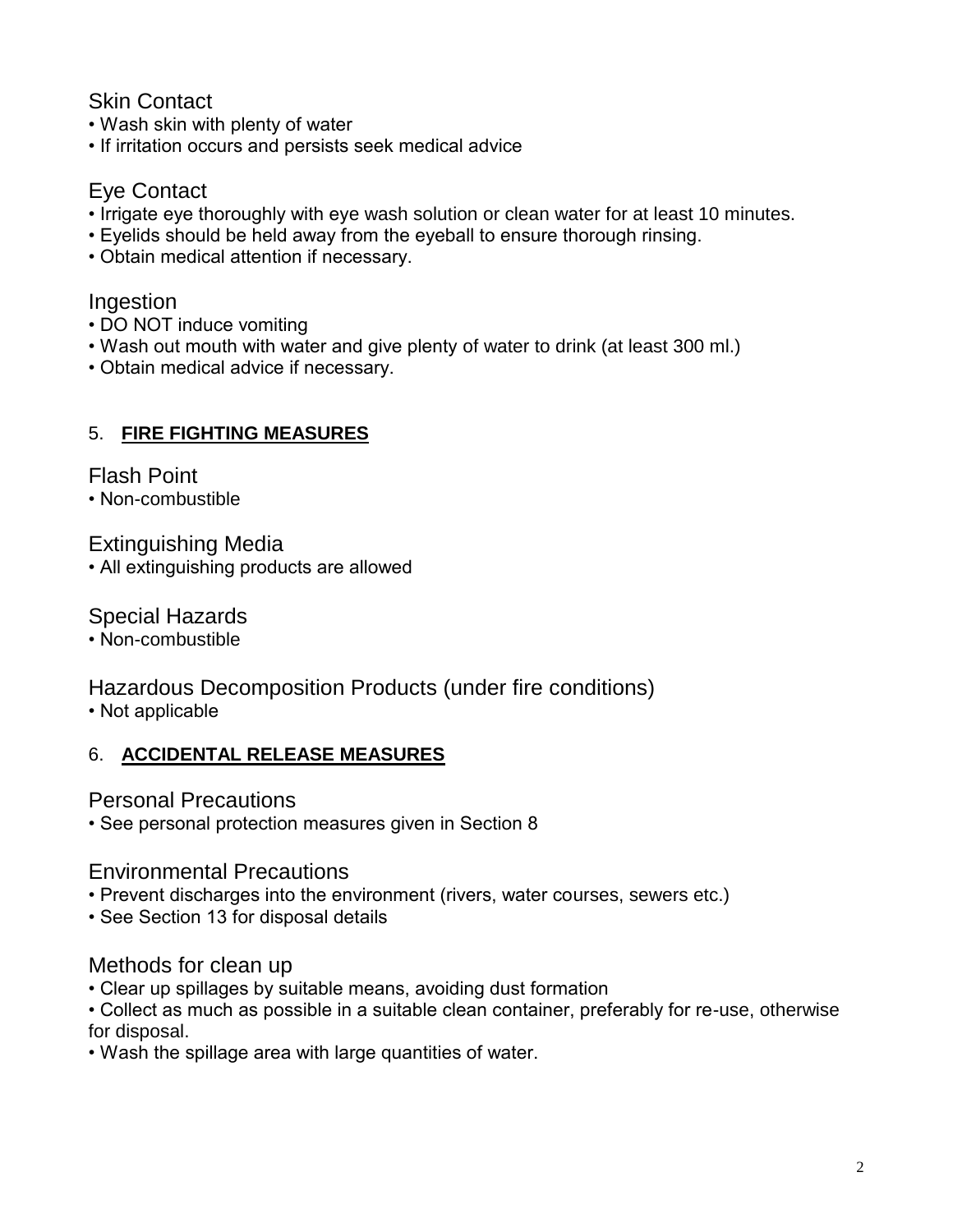### 7. **HANDLING AND STORAGE**

### **Handling**

- Atmospheric levels should be controlled in compliance with the occupational exposure limit.
- Skin protection should be worn for regular and continuous use.

# **Storage**

• Store in a cool dry place ( in humid conditions the product will absorb moisture from the atmosphere and this will eventually cause caking and loss of free flowing properties)

• Do not store adjacent to acids

### Fire and Explosion Prevention

• Non-combustible

### 8. **EXPOSURE CONTROLS/PERSONAL PROTECTION**

#### Engineering Controls

- Provide adequate ventilation
- In the case of insufficient ventilation, wear suitable respiratory equipment

#### Occupational Exposure Standards

• Not listed by H&SE (Guidance Note EH40) or ACGIH (Ref.UK EH40 – Limits for Nuisance Dust) Recommended Limits: OES 10mg/m3 (total dust) (8hr TWA) 5mg/m3 (respirable dust) (8hr TWA)

#### Respiratory Protection

• In the case of high dust levels wear suitable respiratory protective equipment, ie.dust mask or respirator

#### Hand Protection

• Wear suitable chemical resistant protective gloves for frequent or prolonged operations

#### Eye Protection

• Suitable eye/face protection

#### Skin and Body Protection

• Protective clothing is required, overalls as a minimum

### 9. **PHYSICAL AND CHEMICAL PROPERTIES**

| Appearance                       | <b>Crystalline powder</b> | Oxidising properties                              | None known            |
|----------------------------------|---------------------------|---------------------------------------------------|-----------------------|
| Colour                           | White                     | Vapour Pressure                                   | Not applicable        |
| Odour                            | <b>Odourless</b>          | <b>Specific Gravity</b>                           | 2.22                  |
| <b>Melting Point</b>             | <b>Decomposes</b>         | <b>Bulk Density</b>                               | 980 kg/m <sub>3</sub> |
| Flash Point                      | Not applicable            | Solubility in water                               | 9.5% w/w @ 2 5°c      |
| Flammability                     | Non flammable             | Solubility in other solvents                      | Not available         |
| Auto ignition temp.<br>solution) | Not applicable            | pH value                                          | 8.3 (1% w/w           |
| <b>Explosive properties</b>      | None known                | <b>Partition Coefficient</b><br>(n-octanol/water) | Not applicable        |
| <b>Explosion Limits</b>          | Not applicable            | Relative vapour density (air $= 1$ )              | Not applicable        |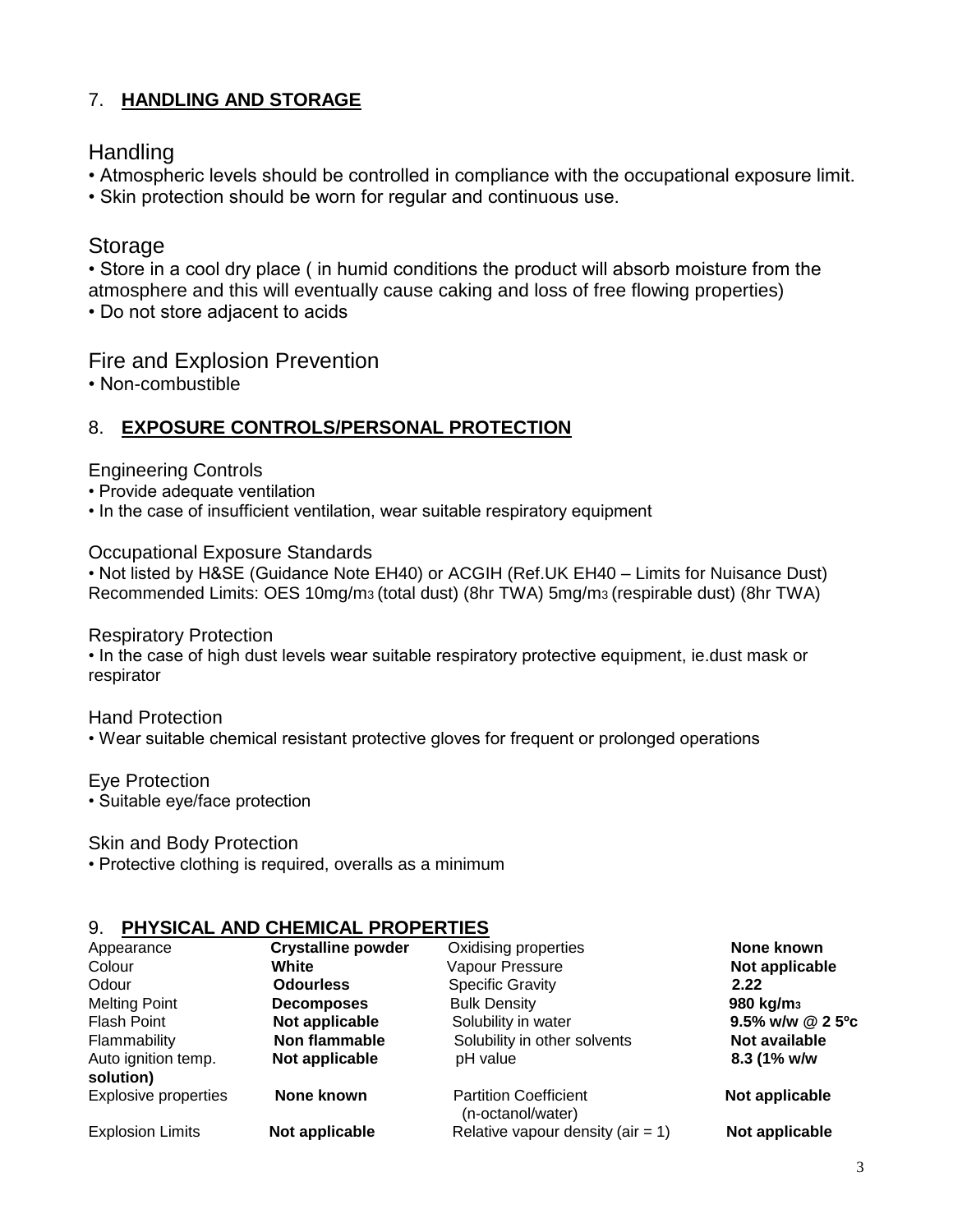# 10. **STABILITY AND REACTIVITY**

# **Stability**

• Stable under recommended storage and handling conditions ( see Section 7)

# Conditions to avoid

- Contact with acids unless under controlled conditions
- Heating the product above 60º c.
- Humidity and moisture can cause caking of product

### Materials to avoid

• Acids

Hazardous decomposition products

• Not applicable

### 11. **TOXICOLOGICAL INFORMATION**

Acute Toxicity

- Oral LD 50, rat : 4220 mg/kg.
- Inhalation : Dust may cause discomfort

Eye Irritation • Dust may cause discomfort Skin Irritation

• No known effects

Long Term Exposure

• No known effects

# 12. **ECOLOGICAL INFORMATION**

# Acute Ecotoxicity

- Fish, Lepomis macrochirus : **96hr-LC50 : 8600mg/l**
- Daphnia sp. : **48hr-LC50 : 2350mg/l**

Bio-degradeability

• Aerobic/Anaerobic degradation **Not applicable ( inorganic compound )**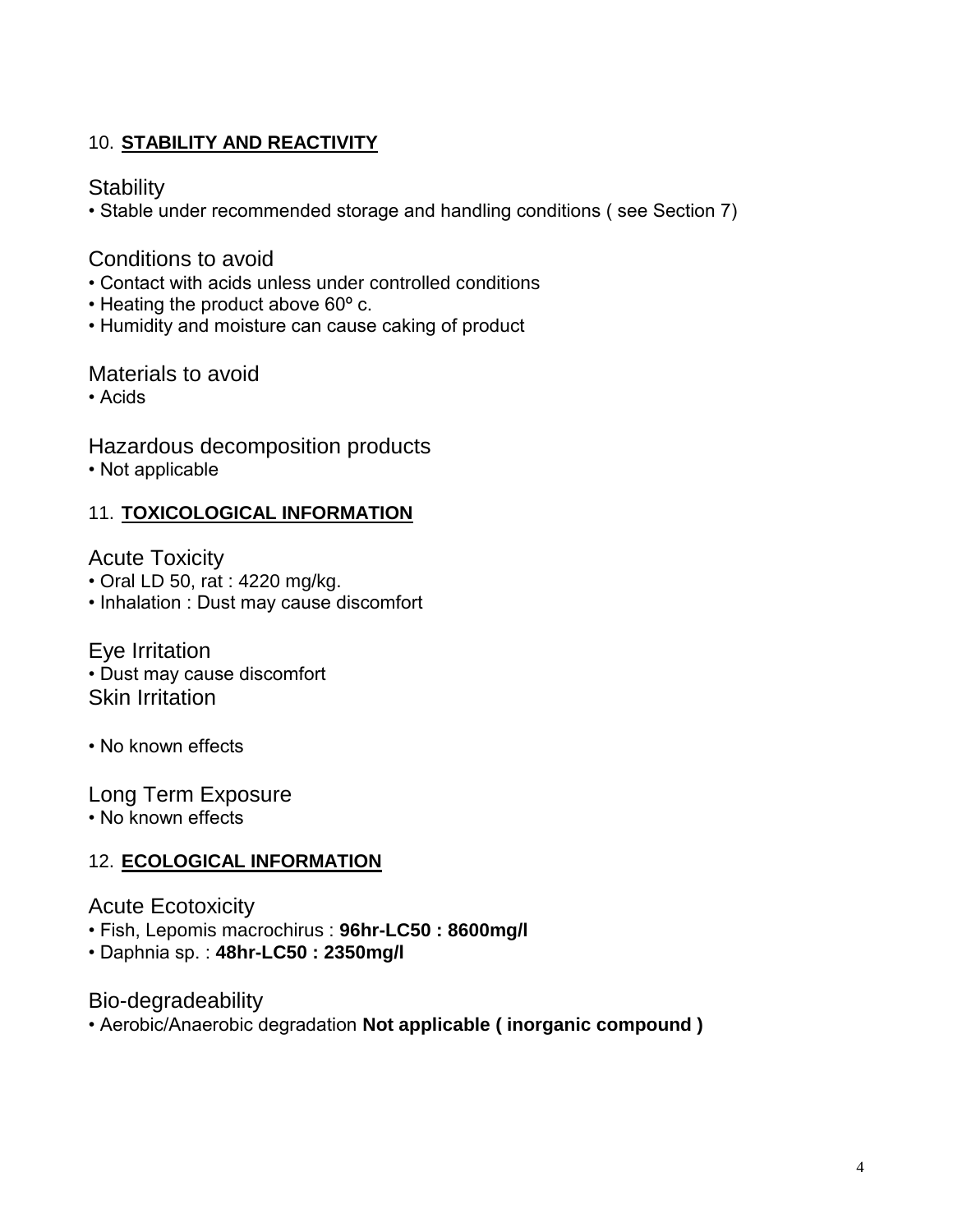# 13. **DISPOSAL CONSIDERATIONS**

# **Product**

- Must be disposed in accordance with local, state or national regulations
- Do not dispose of directly with acids
- Dissolve in water and neutralise with an acid

# Packaging

.

- Must be disposed in accordance with local, state or national regulations
- Contact the manufacturer about recycling

### 14. **TRANSPORT INFORMATION**

- Not classified as hazardous for transport
- Land Transport

ADR Class **Not restricted** ADR item number **Not relevant**  RID Class **Not restricted** RID item number **Not relevant**  TREM-card **Not relevant** UN Number **None**  Hazard identification number **None** Substance identification number **None**  Proper shipping name **None** 

• Sea Transport

IMO/IMDG **Not regulated** Class **Not relevant**  Packing group **None** UN number **None**  EMS **Not relevant** MFAG **Not relevant**  Marine pollutant **No** Proper shipping name **Not relevant** 

• Air Transport ICAO-TI/IATA-DGR Class **Not regulated** UN number **None**  Proper shipping name **None** Packing number **None** 

# 15. **REGULATORY INFORMATION**

Not classified as dangerous for supply or conveyance

• Meets the requirements of CHIP

National Legislation/Regulations

- Water Hazard Class : **WGK 1, VwVwS (Germany) of 17.05.1999, Annex 2**
- TSCA Inventory : **Listed**